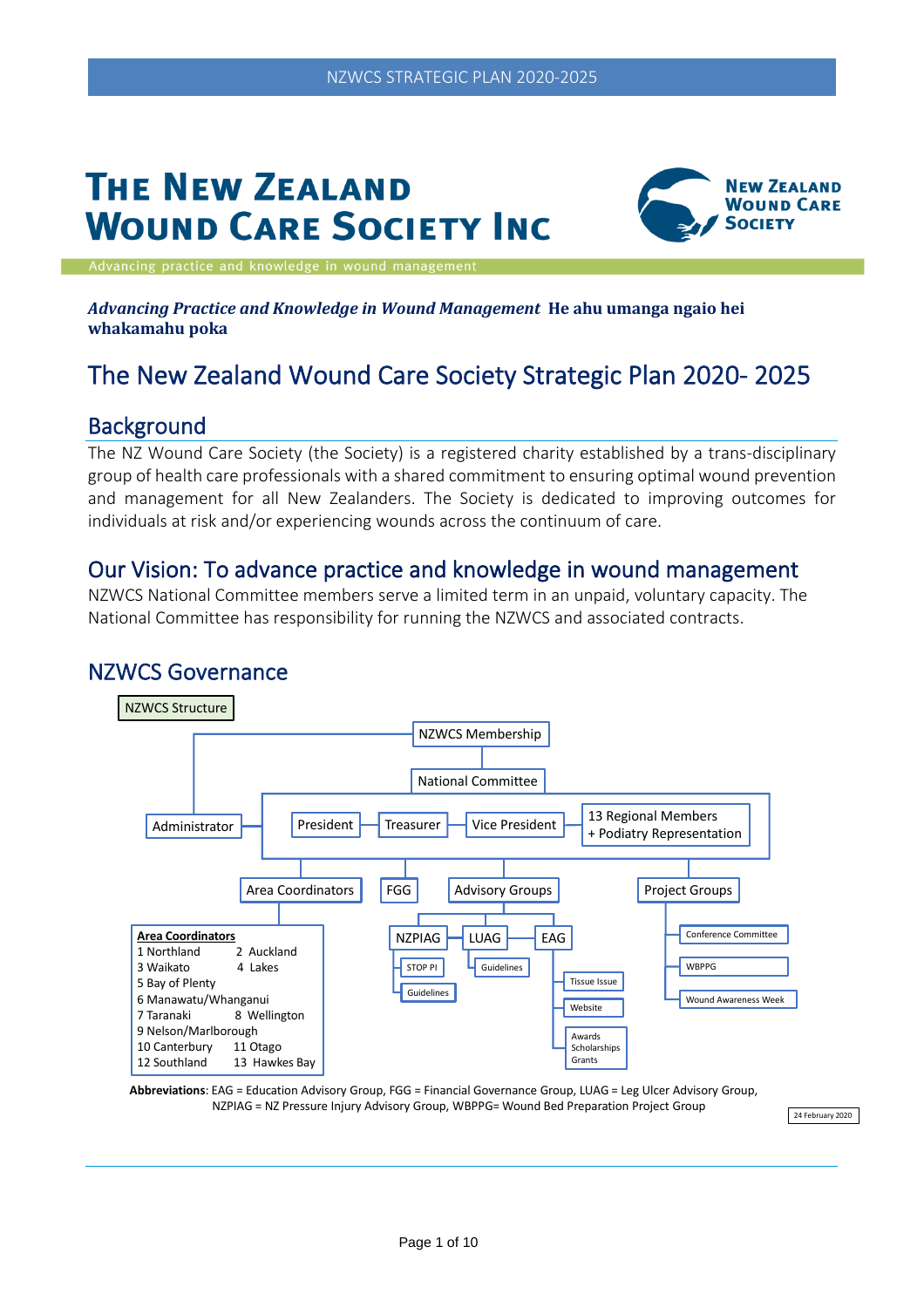#### Aims and Values

The aims of the Society are:

- To improve outcomes and quality of life for people with wound and skin integrity problems.
- To guide and promote evidenced-based practice and wound prevention and management education across relevant health care settings.
- To be involved at local, national, and international level on issues relating to wound prevention and management.



### Role of Strategic Plan

This strategic plan will set agreed priorities and goals for 2020 to 2025 and develop a plan to achieve them. It will ensure we focus energy and resources, strengthen operations, and monitor our progress, ensuring accountability to the Society's membership.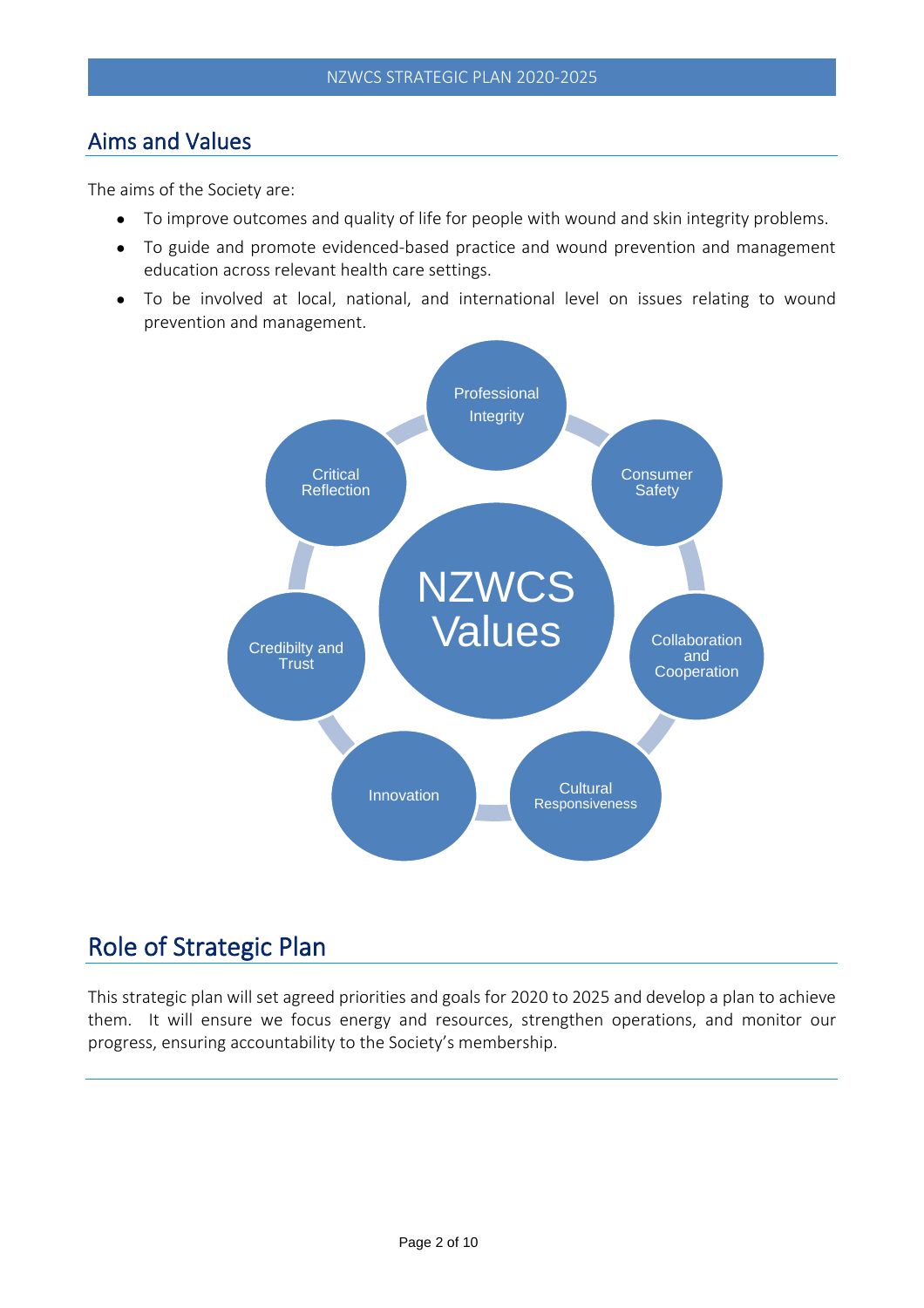#### Acknowledgements

The NZWCS acknowledge Prue Lennox, past NZWCS President 2018-2019, for her vision and dedication to develop this first Strategic Plan for the Society.

Thank you to our external advisors Dr Kylie Sandy-Hodgetts and Carolyn Risk for their guidance and expertise.

Thank you to Rebecca Aburn, Desley Johnson and Mandy Pagan for their further critique and finalising the plan, and to our National Committee and Advisory Groups for approving this document.

### Strategic Direction

To be successful the Society must operate in a number of national and international sectors and develop functional relationships with diverse stakeholders. Thisincludes engaging with policymakers, healthcare organisations and providers, clinicians, consumers and whānau.

### Strategic Areas of focus

The Society has five main areas of focus:



Abbreviations: National Committee (NC), Financial Governance Group (FGG), Area Coordinators (AC), Advisory Groups (AG), Education Advisory Group (EAG), Leg Ulcer Advisory Group (LUAG), Pressure Injury Advisory Group (PIAG), Wound Bed Preparation (WBP), Conference Committee (CC).

*NB: Advisory Groups (AG) includes EAG, LUAG, PIAG*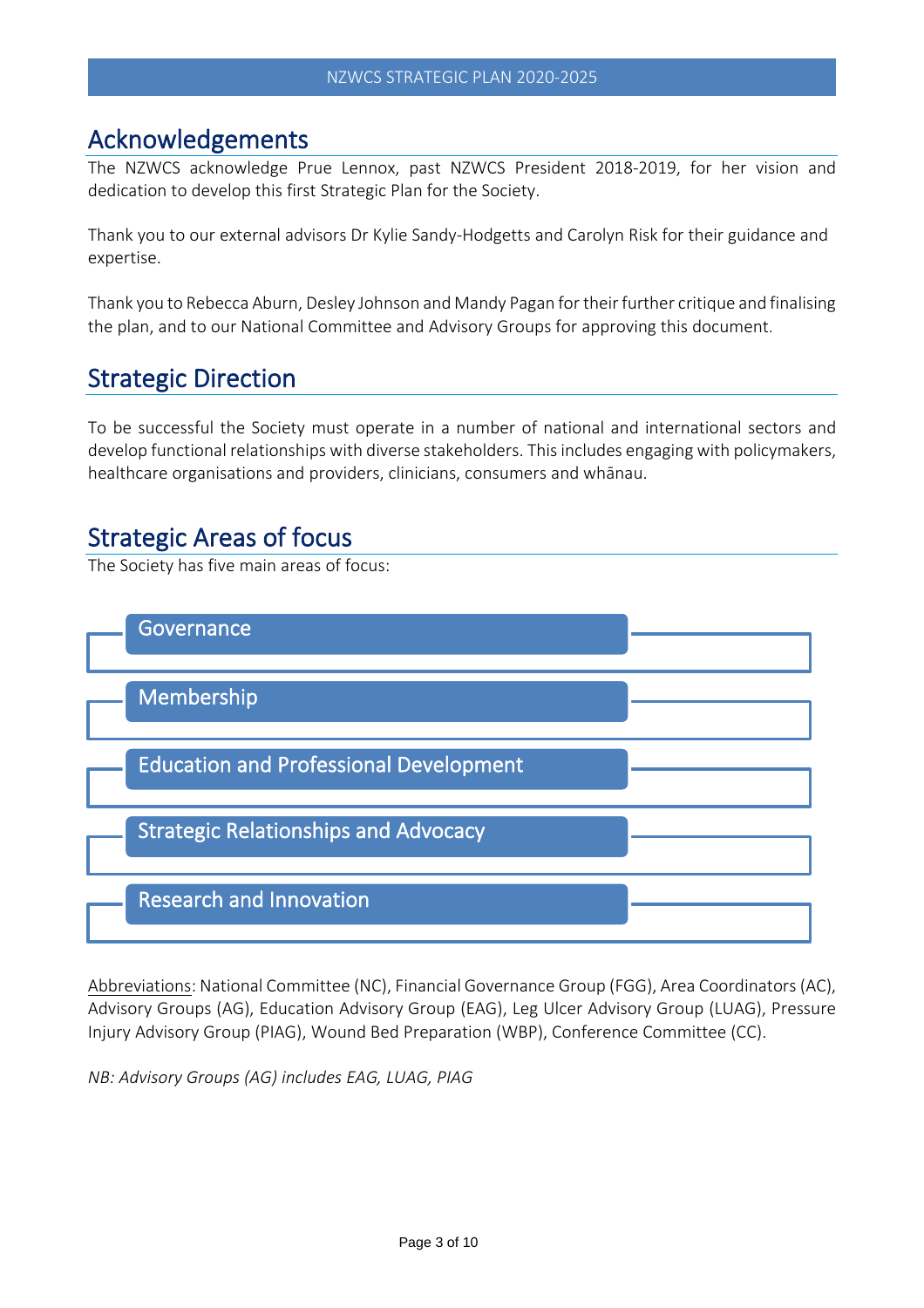### *Strategy One: Governance*

Purpose statement: To ensure the Society continues to function safely and effectively whilst delivering its vision. Governance is the overall stewardship on the delivery of guiding principles, the decision-making process and accountability of the National Committee and its members.

| Governance                                                                         |                                                                                                                                                                                                                                                                                                            |                  |                                                                        |
|------------------------------------------------------------------------------------|------------------------------------------------------------------------------------------------------------------------------------------------------------------------------------------------------------------------------------------------------------------------------------------------------------|------------------|------------------------------------------------------------------------|
| Goal                                                                               | <b>Task</b>                                                                                                                                                                                                                                                                                                | <b>Goal Date</b> | Responsibility                                                         |
| Ensure the NZWCS<br>continues to<br>function safely and<br>effectively whilst      | The Society will be overseen by a President and Vice<br>$\blacksquare$<br>President who will serve a limited term, roles voted on<br>alternative years to provide an overlap for support,<br>guidance, and training.                                                                                       | 2021 and<br>2022 | <b>NC</b>                                                              |
| delivering its vision.                                                             | Conflicts of interest will be declared when commencing<br>$\blacksquare$<br>any position and ongoing involvement in any Society<br>activities.                                                                                                                                                             | Ongoing          | NC, AC, AG                                                             |
|                                                                                    | The National Committee, Area Coordinators and Annually<br>٠<br>Advisory Groups will provide reports which will be<br>presented at the Annual General Meeting and<br>published on the website available to members.                                                                                         |                  | NC, AC, AG                                                             |
|                                                                                    | Review position descriptions and terms of reference for<br>п<br>existing roles every five years or earlier if required.                                                                                                                                                                                    | 2024             | NC, AC, AG                                                             |
|                                                                                    | Develop and support a Financial Governance Group.<br>Conduct an independent accounting review by a<br>nominated accounting firm.                                                                                                                                                                           | 2020<br>Annually | NC, FGG<br>NC, FGG                                                     |
|                                                                                    | Hold comprehensive charity insurance cover.                                                                                                                                                                                                                                                                | Annually         | FGG                                                                    |
| Ensure the financial<br>sustainability of the<br>Society with strong<br>and robust | Agree a process for approving the Society's funded<br>projects that will be sustainable, open, and transparent.<br>This will be achieved by presenting projects to the<br>National Committee and where appropriate voted on.                                                                               | Ongoing          | NC, FGG                                                                |
| governance.                                                                        | Any person contracted by or commissioned to Annually<br>undertake work on behalf of the Society will be agreed<br>by the National Committee and Financial Governance<br>Group. Written employment agreements will be<br>developed, reviewed, and updated; with annual<br>performance appraisals conducted. |                  | NC, FGG<br>President or<br>Vice to<br>conduct<br>annual<br>appraisals. |
| Ensure a robust and<br>fit for purpose<br>governance<br>structure.                 | Review of the Society's structure will be undertaken   2023<br>every 3-years to identify the positions as being fit for<br>purpose and any proposed changes presented at the<br>Annual General Meeting.                                                                                                    |                  | <b>NC</b>                                                              |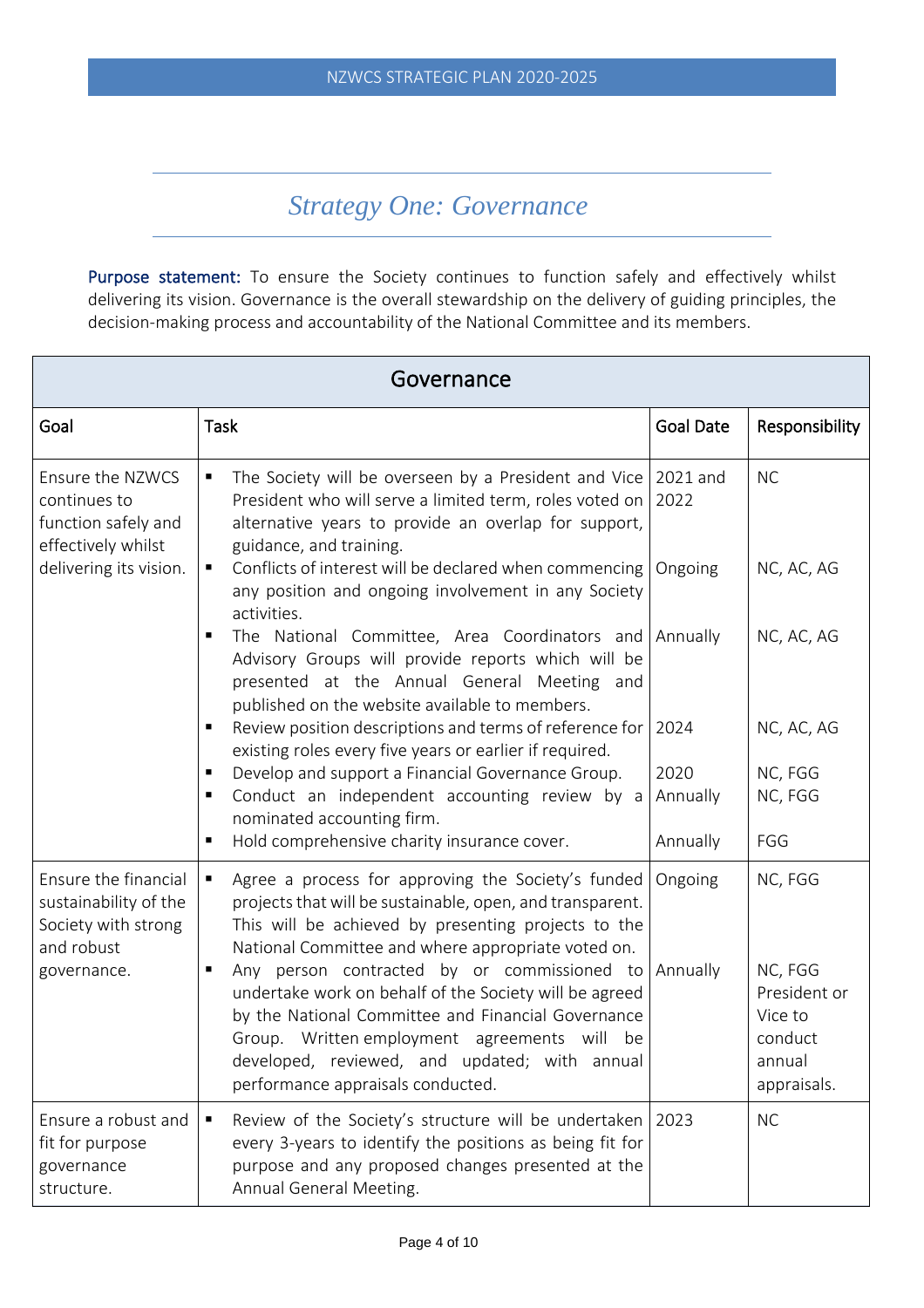#### NZWCS STRATEGIC PLAN 2020-2025

| Ensure the<br>capability and<br>capacity of the                          | Fund a project manager with an understanding of 2020<br>management to support the<br>wound<br>National<br>Committee and Administrator.                                                                                                                                                                                                                                                                                                                                                                   |                                    | NC, FGG          |
|--------------------------------------------------------------------------|----------------------------------------------------------------------------------------------------------------------------------------------------------------------------------------------------------------------------------------------------------------------------------------------------------------------------------------------------------------------------------------------------------------------------------------------------------------------------------------------------------|------------------------------------|------------------|
| Society can respond<br>to the changing<br>health service<br>environment. | Promote the Society's voice with<br>affiliated<br>$\blacksquare$<br>organisations ensuring engagement in policy and<br>evidenced-based practice development. This will be<br>achieved by maintaining dialogue with our key<br>stakeholders:<br>Accident Compensation Corporation (ACC)<br>$\circ$<br>Health Quality Safety Commission (HQSC)<br>$\circ$<br>Ministry of Health (MoH)<br>$\circ$<br>PHARMAC<br>$\Omega$<br>Wounds Australia<br>$\circ$<br>European Wound Management Association<br>$\circ$ | Ongoing                            | NC, AG           |
|                                                                          | (EWMA)<br>Explore new partnerships with relevant organisations<br>such as Podiatry NZ.<br>Continue to seek and identify resources to support<br>п.<br>projects and initiatives in order to maximise value to<br>stakeholders. This may involve the increased use of<br>technology.                                                                                                                                                                                                                       | 2020<br>Ongoing<br>2020<br>Ongoing | NC, AG<br>NC, AG |

# *Strategy Two: Membership*

Purpose statement: Promote membership to the Society and enhance member benefits via effective and efficient communication.

| Membership                                                            |                                                                                                                                                                                                                                                                                                                                         |                                          |                                                                                            |
|-----------------------------------------------------------------------|-----------------------------------------------------------------------------------------------------------------------------------------------------------------------------------------------------------------------------------------------------------------------------------------------------------------------------------------|------------------------------------------|--------------------------------------------------------------------------------------------|
| Goal                                                                  | Task                                                                                                                                                                                                                                                                                                                                    | <b>Goal Date</b>                         | Responsibility                                                                             |
| Analyse current<br>membership in<br>order to understand<br>the needs. | Maintain current database to ensure membership<br>٠<br>information captures clinical specialty and other<br>priorities identified by the National Committee.                                                                                                                                                                            | Ongoing                                  | NC,<br>Administrator                                                                       |
| Maintain marketing<br>and<br>communication.                           | Explore and promote social media networks and how   2020-2025<br>these may benefit the Society.<br>Maintain the website and upgrade as required.<br>Promote Area Coordinators and actively involve all<br>٠<br>members in the activities of the Society.<br>Undertake a membership satisfaction survey at least<br>п.<br>every 2 years. | Ongoing<br>Ongoing<br>2021,2023,<br>2025 | NC, EAG,<br>Project Manager<br>NC, AG<br>EAG,<br>Administrator<br>NC, EAG<br>Administrator |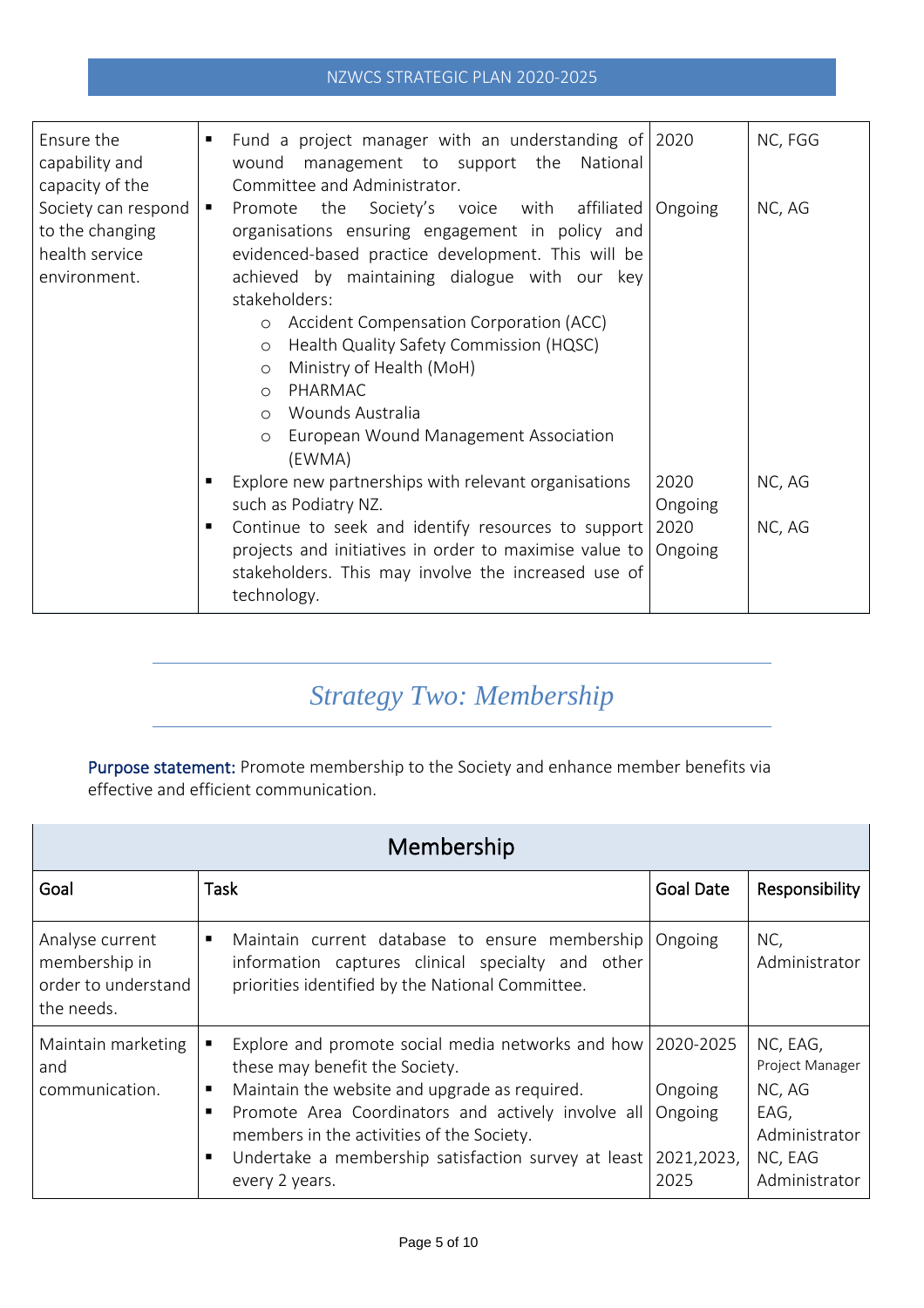#### NZWCS STRATEGIC PLAN 2020-2025

| Increase net<br>membership by<br>10% per annum for<br>3 years. | Increase the number of members from different   Ongoing<br>professional roles and health-related professions to<br>ensure that the Society is inclusive and has a trans-<br>disciplinary outlook. This will be achieved by exploring<br>innovate ways of promoting membership. |         | NC, FGG, AG           |
|----------------------------------------------------------------|--------------------------------------------------------------------------------------------------------------------------------------------------------------------------------------------------------------------------------------------------------------------------------|---------|-----------------------|
|                                                                | Ensure the membership process is simple, accessible<br>and publicised widely.                                                                                                                                                                                                  | Ongoing | EAG,<br>Administrator |
|                                                                | Maintain and update new National Committee member<br>and Area Coordinator pack for new and existing<br>members.                                                                                                                                                                | Ongoing | EAG,<br>Administrator |
|                                                                | Encourage potential new members to join the Society<br>٠<br>at our conference and forums.                                                                                                                                                                                      | Ongoing | NC, AC, AG            |
|                                                                | Encourage and support members to promote the Ongoing<br>٠<br>Society at relevant local, national, and international<br>conferences and forums.                                                                                                                                 |         | NC, AC, EAG           |
|                                                                | Identify barriers to membership and/or participation<br>for particular stakeholders and consider ways in which<br>this might be addressed.                                                                                                                                     | Ongoing | NC, EAG               |
|                                                                | Improve existing member education benefits e.g.<br>п<br>educational events, webinar, education module and<br>podcasts.                                                                                                                                                         | Ongoing | NC, AC, AG            |

### *Strategy Three: Education and Professional Development*

Purpose statement: To provide opportunities to advance learning and increase knowledge to support clinical practice. The Society will work with partners to promote up to date clinical evidence into practice across the continuum of care. The Society will be involved in identifying leading practices, and opportunities for healthcare organisations and consumer engagement through public awareness campaigns.

| <b>Education and Professional Development</b> |                                                                                                                                                                                                                                                                                           |                                     |                    |
|-----------------------------------------------|-------------------------------------------------------------------------------------------------------------------------------------------------------------------------------------------------------------------------------------------------------------------------------------------|-------------------------------------|--------------------|
| Goal                                          | Task                                                                                                                                                                                                                                                                                      | <b>Goal Date</b>                    | Responsibility     |
| Monitor wound<br>management<br>credentialing. | Explore international approaches to wound-related<br>п<br>competencies and applicability to the New<br>Zealand/Aotearoa context. Report findings to the<br>National Committee.                                                                                                            | 2022                                | Project<br>Manager |
| Deliver a biennial<br>conference.             | Establish an experienced conference committee and<br>$\blacksquare$<br>include novice/s to join to ensure succession planning.<br>The committee will ensure finances, tasks, decisions,<br>and planning are conducted in a formalised and<br>transparent process. Advisory Groups will be | 2020-2021<br>2022-2023<br>2023-2024 | NC, FGG, CC        |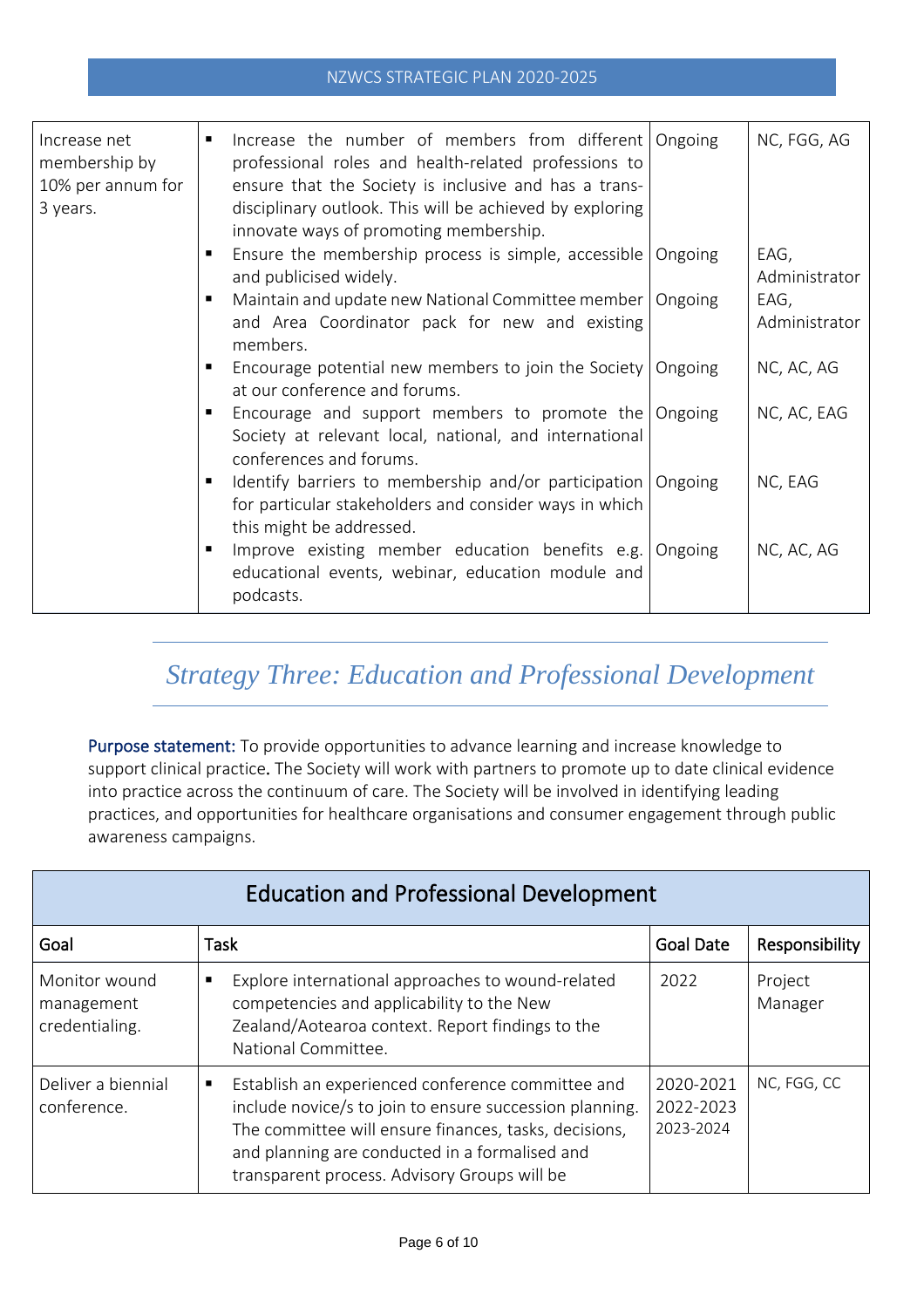|                                                                                | consulted regarding conference topics. National<br>Committee meeting updates will be provided.                                                                                                                                                                                                                                                                                                                                                                                                                                                                                                                                                                                                                                                                                                                                                                                                                                    |                                                         |                                                                                                           |
|--------------------------------------------------------------------------------|-----------------------------------------------------------------------------------------------------------------------------------------------------------------------------------------------------------------------------------------------------------------------------------------------------------------------------------------------------------------------------------------------------------------------------------------------------------------------------------------------------------------------------------------------------------------------------------------------------------------------------------------------------------------------------------------------------------------------------------------------------------------------------------------------------------------------------------------------------------------------------------------------------------------------------------|---------------------------------------------------------|-----------------------------------------------------------------------------------------------------------|
| Promote continuing<br>education and<br>professional<br>development.            | Provide an informative newsletter for members.<br>$\blacksquare$<br>Support regional education / study days.<br>٠<br>Ensure most up to date information available to<br>٠<br>members, access to webinars.<br>Support involvement in updating or developing<br>international and national best practice guidelines for<br>wound<br>management,<br>ensuring<br><b>New</b><br>a<br>Zealand/Aotearoa perspective. This will be achieved by<br>maintaining working relationships<br>with<br>key<br>stakeholders (see Strategic Relationships & Advocacy).<br>Promote the new International Clinical Practice 2020<br>Pressure Injury Guideline.<br>Participate in working groups to complete the Trans-<br>Tasman Leg Ulcer Guideline.<br>Review the Wound Bed Preparation Guide every 4 2023<br>years to ensure information remains relevant and<br>current. A working group will be re-established one<br>year before this due date. | Quarterly<br>Ongoing<br>Ongoing<br>Ongoing<br>2020-2022 | EAG<br>NC, AC, AG<br>NC, AC, AG,<br>Administrator<br>NC, AC, AG<br>PIAG, EAG<br><b>LUAG</b><br><b>WBP</b> |
| Provide support<br>for members<br>to undertake<br>professional<br>development. | Ensure a range of scholarships are available to<br>п<br>members, are well promoted, and are blind reviewed.<br>Transparent processes are in place for Society<br>$\blacksquare$<br>members applying for scholarships.<br>Professional development opportunities are identified<br>via the newsletter and Society website.                                                                                                                                                                                                                                                                                                                                                                                                                                                                                                                                                                                                         | Annually<br>Ongoing<br>Ongoing                          | NC, EAG<br>Administrator<br>EAG,<br>Administrator                                                         |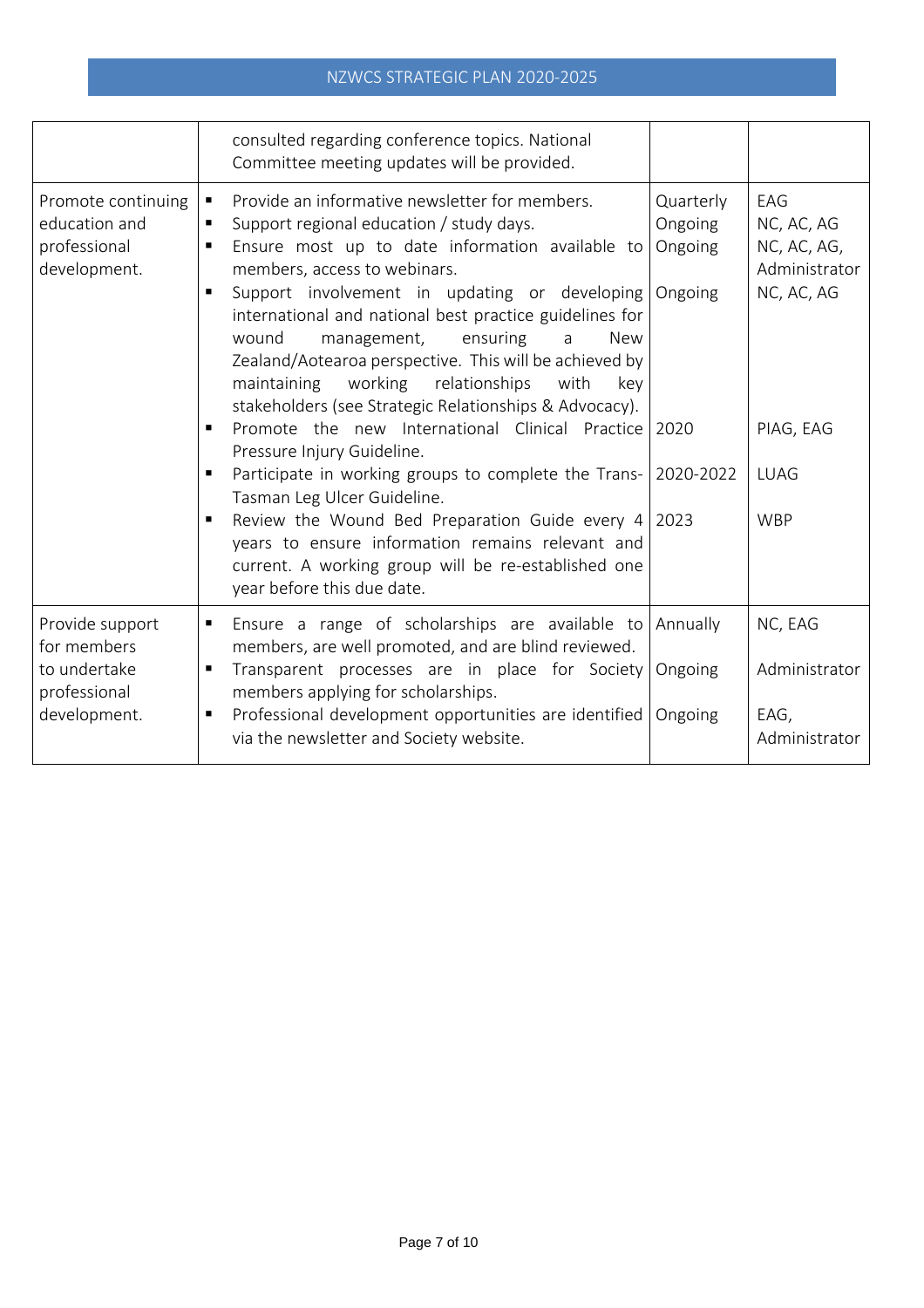## *Strategy Four: Strategic Relationships and Advocacy*

Purpose statement: To develop and maintain relationships with key stakeholders nationally and internationally. To provide professional advice for health care organisations, members and consumers on wound related issues.

| <b>Strategic Relationships and Advocacy</b>                                                                                    |                                                                                                                                                                                                                                                                                                                                    |                    |                                  |
|--------------------------------------------------------------------------------------------------------------------------------|------------------------------------------------------------------------------------------------------------------------------------------------------------------------------------------------------------------------------------------------------------------------------------------------------------------------------------|--------------------|----------------------------------|
| Goal                                                                                                                           | <b>Task</b>                                                                                                                                                                                                                                                                                                                        | <b>Goal Date</b>   | Responsibility                   |
| The Society is<br>recognised as a<br>competent and highly<br>regarded organisation.                                            | Actively engage with key national and international<br>policymakers and organisations. The Society will<br>provide professional expertise and advice to<br>influence national and international policy and<br>legislative<br>processes<br>relating<br>to<br>wound<br>management.                                                   | Ongoing            | NC, AG                           |
|                                                                                                                                | Formalise a working relationship with Wounds 2020 to<br>٠<br>other<br>and<br>explore<br>international<br>Australia<br>collaborations such as with the EWMA.                                                                                                                                                                        | 2025               | President &<br>Vice<br>President |
|                                                                                                                                | Seek opportunities to work collaboratively to<br>٠<br>provide education to the public on issues relating to<br>integrity, and wound<br>skin<br>prevention<br>and<br>management. This includes linking with other<br>relevant charities and collaborating with ACC to                                                               | Ongoing            | NC, AG                           |
|                                                                                                                                | develop a national Wound Awareness Week.<br>Promote and support national and international<br>п<br>activities for 'Stop Pressure Injury Day' with ACC.<br>Formalise new links with national groups to promote<br>this day, such as Kai Tiaki Nursing New Zealand, NZ<br>Spinal Trust, Podiatry NZ and high-risk patient<br>groups. | Ongoing            | NC, PIAG                         |
| Future-focused,<br>targeting the next<br>generation. To<br>encourage<br>undergraduate's<br>involvement in wound<br>management. | Promote the Society to educational institutions.<br>п<br>Share membership expertise, programmes and tools<br>п<br>with educational institutions. Provide Society<br>promotional material and associated opportunities<br>to become members, ensuring lower membership<br>fees for students.                                        | Ongoing<br>Ongoing | NC, EAG<br>NC, EAG               |
| Maintain professional<br>working relationships<br>with industry partners.                                                      | The Society will not endorse any company or<br>product but will provide<br>opportunities<br>for<br>companies to become commercial members.                                                                                                                                                                                         | Ongoing            | EAG                              |
|                                                                                                                                |                                                                                                                                                                                                                                                                                                                                    | Ongoing            | EAG                              |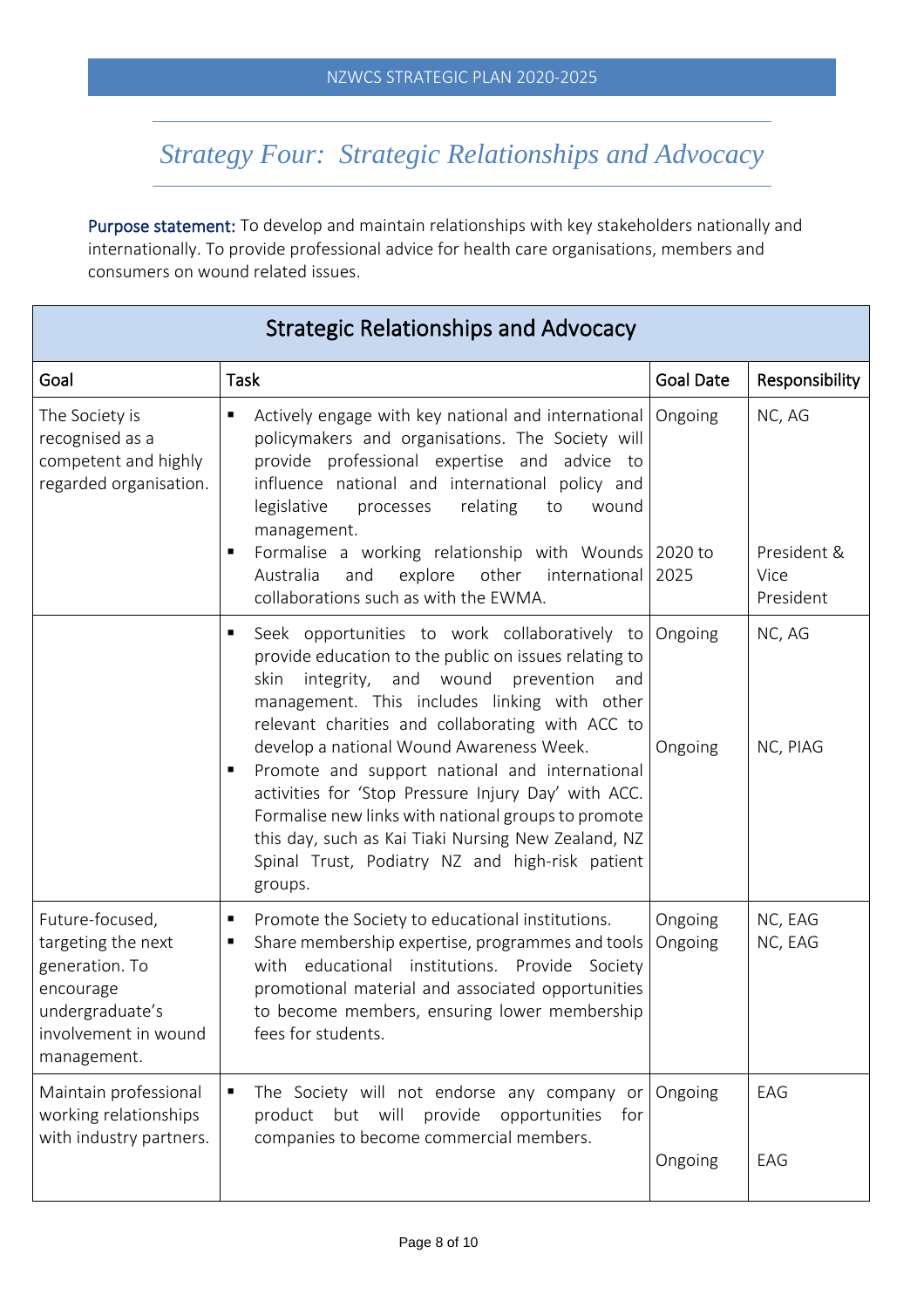| Where appropriate to encourage Area Coordinators<br>to utilise industry to assist with education and Biennial<br>funding for regional study days.<br>Provide indiscriminate opportunity for companies to<br>partake in the Society's conferences. |  | <b>CC</b> |
|---------------------------------------------------------------------------------------------------------------------------------------------------------------------------------------------------------------------------------------------------|--|-----------|
|---------------------------------------------------------------------------------------------------------------------------------------------------------------------------------------------------------------------------------------------------|--|-----------|

### *Strategy Five: Research and Innovation*

Purpose statement: To support, contribute, develop, and implement evidenced-based practice in wound management through research and innovation.

| <b>Research and Innovation</b>                             |                                                                                                                                                                                                                                                                                                                                                                                                      |                  |                           |
|------------------------------------------------------------|------------------------------------------------------------------------------------------------------------------------------------------------------------------------------------------------------------------------------------------------------------------------------------------------------------------------------------------------------------------------------------------------------|------------------|---------------------------|
| Goal                                                       | <b>Task</b>                                                                                                                                                                                                                                                                                                                                                                                          | <b>Goal Date</b> | Responsibility            |
| Support relevant<br>research<br>opportunities that         | Promote the Society research grant for members<br>п<br>non-members<br>based<br>and<br>in<br><b>New</b><br>Zealand/Aotearoa.                                                                                                                                                                                                                                                                          | Annually         | EAG                       |
| will raise the profile<br>of wound                         | To offer mentorship to members who express an<br>interest to partake in research or publishing.                                                                                                                                                                                                                                                                                                      | Ongoing          | EAG                       |
| management related<br>research and best<br>practice in NZ. | Demonstrate benefits and impact of funding Annually<br>п<br>awarded by publishing details of all research<br>grants awarded and subsequent findings and/or<br>publications.                                                                                                                                                                                                                          |                  | NC, EAG,<br>Administrator |
|                                                            | Identify and consider applying for (either alone or   Ongoing<br>п<br>collaboration with other organisations)<br>in.<br>national and international grants/funds that will<br>enable the Society to undertake research/<br>educational initiatives in furtherance of its aims<br>and objectives. An example includes Wound<br>Awareness Week and International<br><b>STOP</b><br>Pressure Injury Day. |                  | NC, AG                    |
| $\ddot{\phantom{1}}$<br>cc 1                               | Develop a network that increases opportunities   Ongoing<br>п<br>for trans-disciplinary collaboration on research<br>between clinicians, scientists, researchers and<br>academics.<br>includes<br>Wounds<br>An example<br>Australia.                                                                                                                                                                 |                  | NC, EAG                   |

Sign-off by:

NZWCS President: Mandy Pagan Dull Date: 30 March 2020